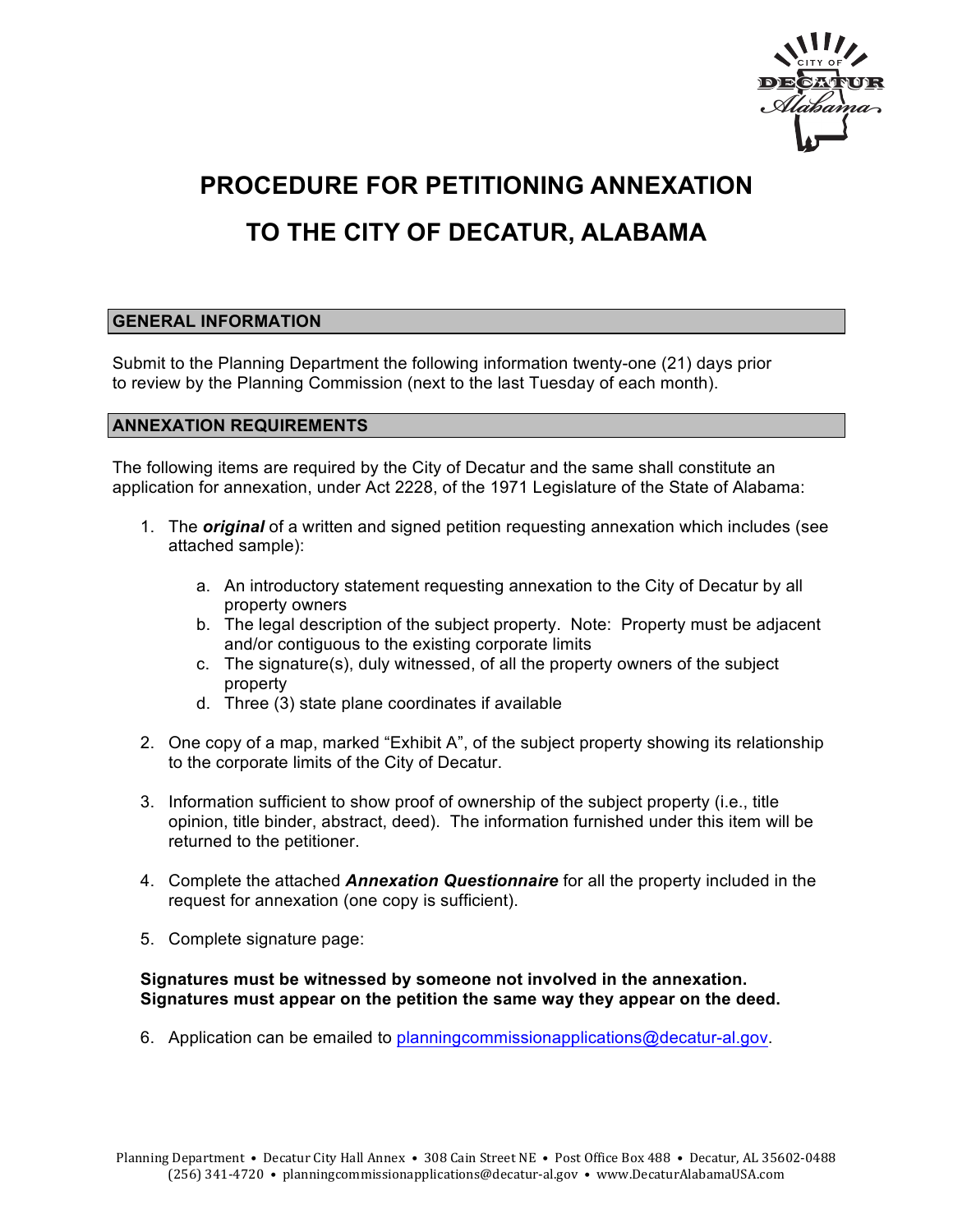

### **ANNEXATION QUESTIONNAIRE**

| BRIEF DESCRIPTION OF PROPERTY FOR ANNEXATION:<br>1)                      |                                                                                           |  |
|--------------------------------------------------------------------------|-------------------------------------------------------------------------------------------|--|
|                                                                          |                                                                                           |  |
| STATE REASON FOR REQUESTING ANNEXATION:                                  |                                                                                           |  |
| b)<br><u> 1989 - Johann John Stone, Amerikaansk politiker (</u>          |                                                                                           |  |
| 3) FOR THE AREA PROPOSED FOR ANNEXATION PROVIDE THE FOLLOWING:           |                                                                                           |  |
| <b>CURRENT RESIDENTS</b>                                                 | <b>CURRENT REGISTERED VOTERS</b>                                                          |  |
| WHITE $\_\_$                                                             | WHITE ____________________________                                                        |  |
| NON-WHITE_________                                                       | NON-WHITE______________________                                                           |  |
|                                                                          |                                                                                           |  |
| PRESENT LAND USE OF AREA PROPOSED FOR ANNEXATION:<br>4)                  |                                                                                           |  |
| a) ______________ACRES INDUSTRIAL                                        |                                                                                           |  |
|                                                                          |                                                                                           |  |
|                                                                          |                                                                                           |  |
|                                                                          |                                                                                           |  |
|                                                                          |                                                                                           |  |
| TOTAL ANTICIPATED FUTURE LAND USE OF AREA PROPOSED FOR ANNEXATION:<br>5) |                                                                                           |  |
| a) _____________ACRES INDUSTRIAL                                         |                                                                                           |  |
|                                                                          |                                                                                           |  |
| ____ACRES RESIDENTIAL AND _____DWELLING UNITS<br>C)                      |                                                                                           |  |
| d) ____________TOTAL ACRES                                               |                                                                                           |  |
|                                                                          |                                                                                           |  |
|                                                                          | <b>NAME</b>                                                                               |  |
|                                                                          | <b>PHONE</b>                                                                              |  |
|                                                                          | 6) COUNCIL VOTING DISTRICT NUMBER ___<br>PETITIONER (OR REPRESENTATIVE)<br><b>ADDRESS</b> |  |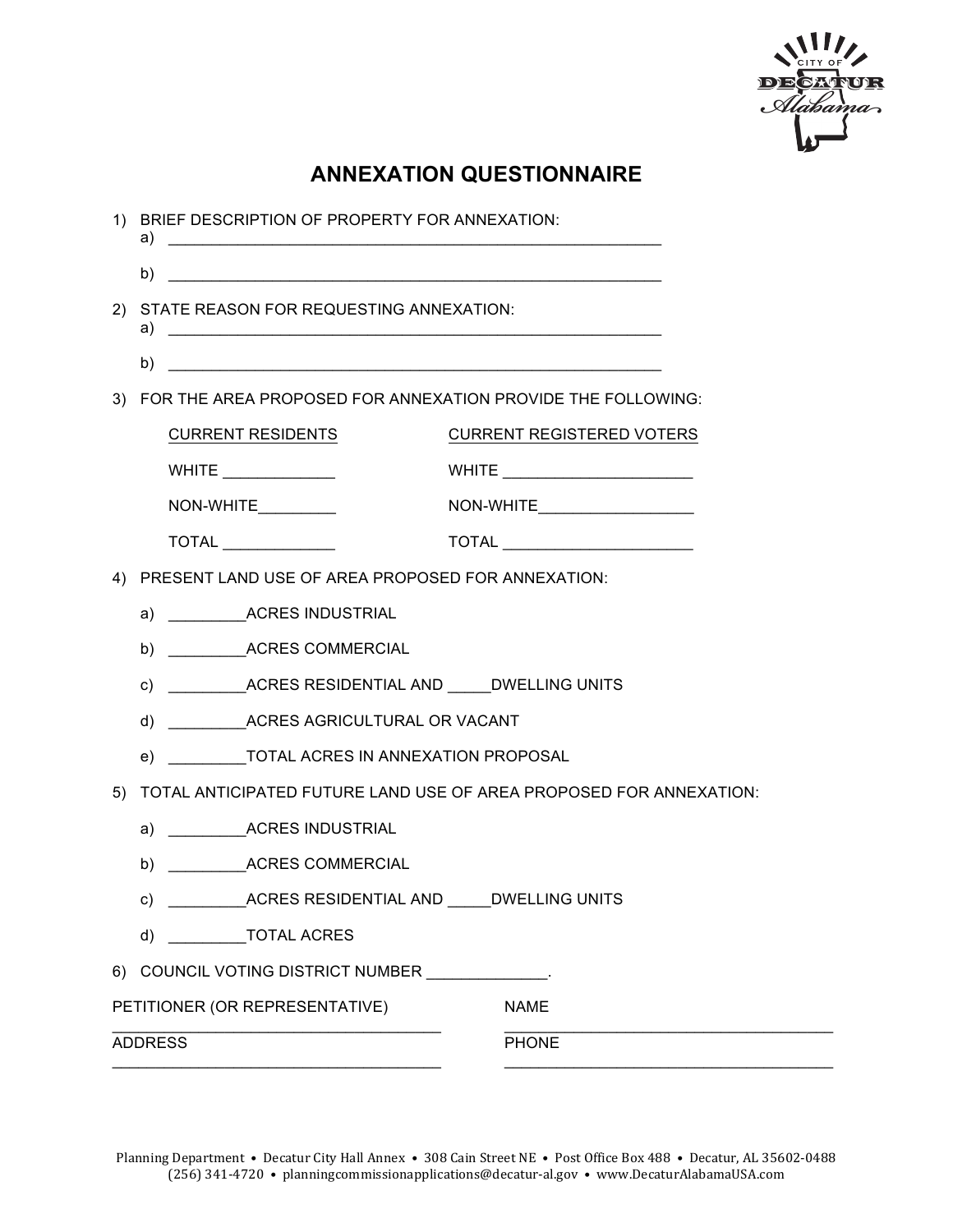# **SAMPLE**

### TO THE CITY CLERK AND TO THE GOVERNING BODY OF THE CITY OF DECATUR, A MUNICIPAL CORPORATION IN THE STATE OF ALABAMA:

We, the undersigned, constituting all of the owners of the below described property or territory, which is within an area contiguous to the corporate limits of the City of Decatur, a municipal corporation in the State of Alabama, and which no part of the said property or territory lies within the corporate limits of any other municipality, do hereby file this our written petition with the City Clerk of the said City of Decatur, and do petition and request that the said below described property or territory be annexed to the said City of Decatur as a part of its corporate limits, all under and pursuant to Sections 11-42-20 through 11-42-24, Code of Alabama, 1975, as amended.

Attached hereto and marked "Exhibit A" and incorporated herein by reference as if fully set out, is a map of said territory showing its relationship to the corporate limits of the City of Decatur. Said property or territory sought to be annexed is accurately described as follows, situated in Morgan County, Alabama, to-wit:

### **(LEGAL DESCRIPTION GOES HERE)**